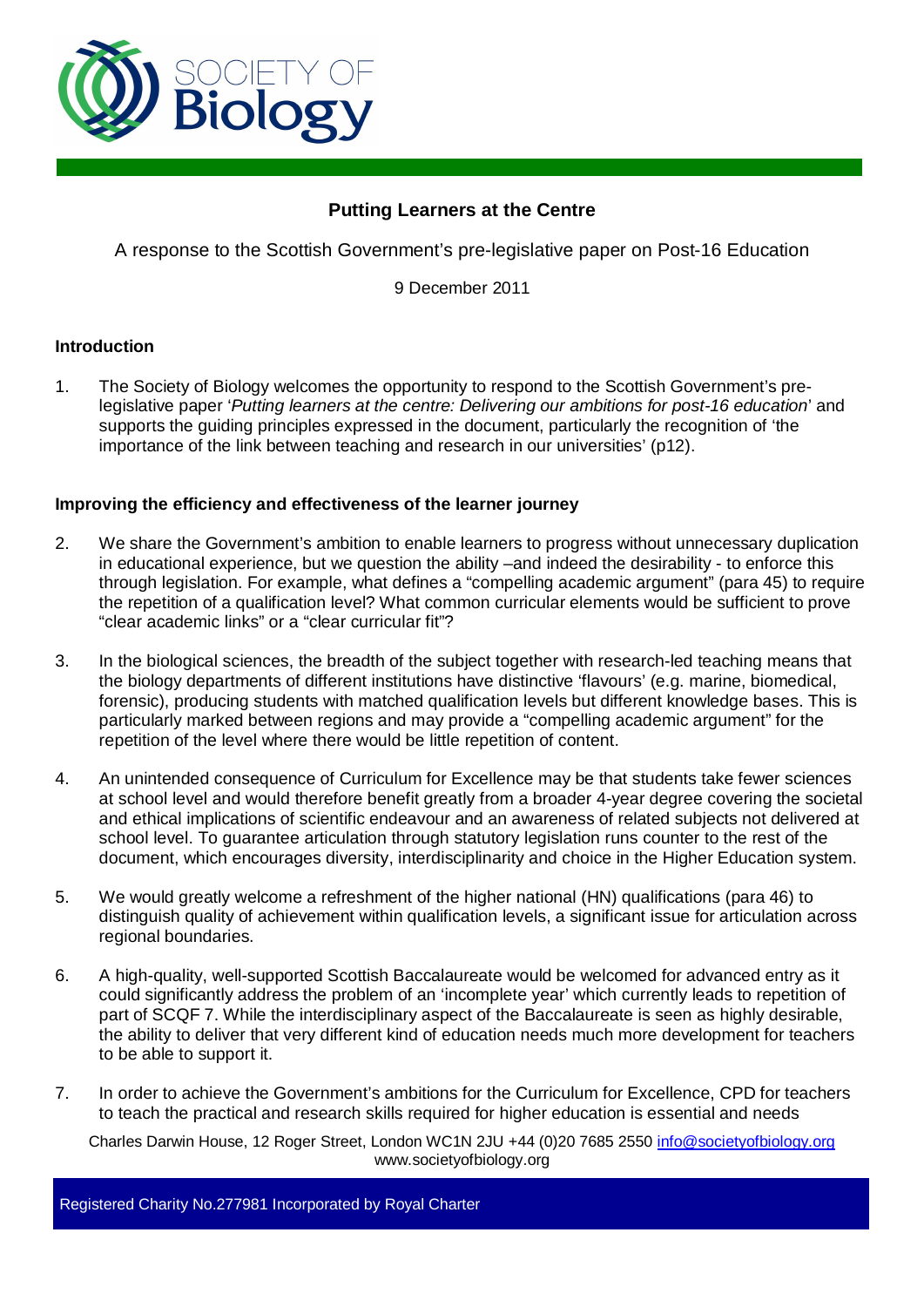

significant resource. In addition both teachers and students need access to decent research facilities, rarely found in schools. Universities could work in partnership with local schools to provide the training and the facilities but will need the resource and the recognition of time to do it.

- 8. SCQF is an extremely valuable framework in which a level of achievement can be easily recognised. However, it cannot distinguish the quality of achievement or the skills obtained within any individual qualification level. Accelerated progress on articulation with advanced standing is likely to need significant funding in terms of curriculum alignment across the different educational providers. This could usefully be done in partnership with the learned societies for example through the Society of Biology's accreditation in the biosciences model.
- 9. The tendency for Universities to make offers on the basis of Highers, even for students taking Advanced Higher, mitigates against the effective use of SCQF in transition from college/school to university even for the very straightforward cases. It might be valuable to ask whether there should be more guidance or review on the time taken and achievement required in that time for the different SCQF levels, to clarify expectations for the majority in full time education, while the minority for whom longer time periods are needed, and those in part-time education can still benefit from the flexibility of the system.

## **Widening access**

- 10. While we welcome the expansion of the *Regional Coherence* approach to other institutions (para 63), care needs to be taken to ensure that this does not result in the 'channelling' of local students rather than widening horizons and aspirations.
- 11. The Scottish educational system already has a wide range of access points to Further and Higher Education. We should be developing greater flexibility, recognising that different students are looking for different educational outcomes, all of which are of value to the nation, with a range of options in terms of time taken, and qualification outcomes, available to those who can benefit – it is the identification and support of those who will most benefit that is the challenge.
- 12. We welcome the development of Widening Access Outcome Agreements tailored to the local circumstances and sectoral needs of individual institutions (para 72). Such tailoring will maintain the diversity of the Scottish HE sector by allowing the delivery of different missions in different institutions.

## **Maintaining Scotland as a global leader in university research**

- 13. There is a possible conflict between the desire to "maintain Scotland's world leading position in university research" and the statement that "the university research we fund should be closely aligned with our national priorities" (para 92). This may be exacerbated where world class research means working in a global community, but much of the rhetoric is about local need. Research funding must be directed to the best research which in turn acts as a magnet for talent and investment and drives economic success.
- 14. The total number of PhD training positions is reducing. There is scope for exploring funding pools from Scottish businesses and industry to fund postgraduate research opportunities and also undergraduate student placements.
- 15. We do not see the value in creating a single Knowledge Exchange Office. Knowledge exchange is best done locally, and there are many examples (Dundee, Glasgow) which support this: the best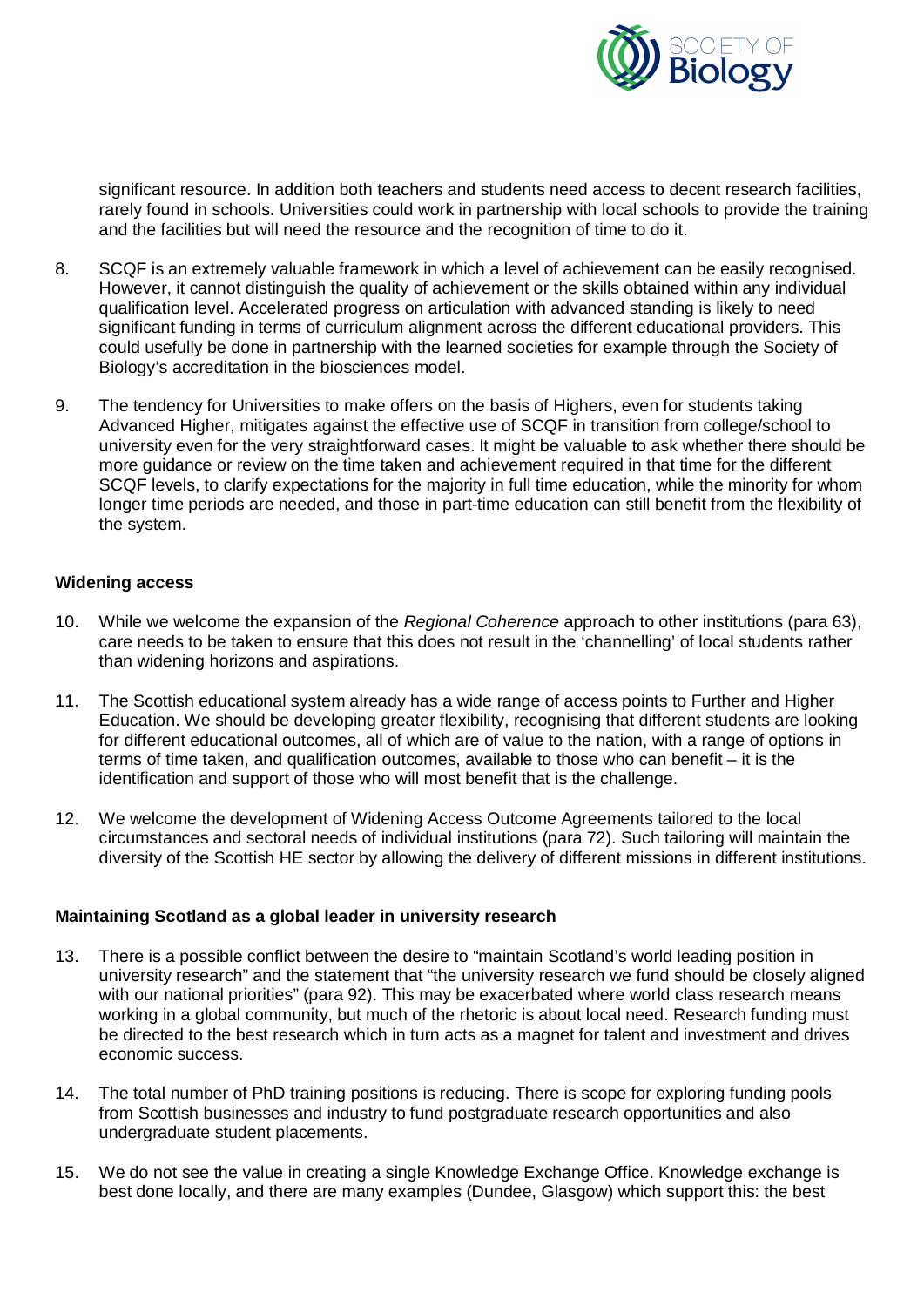

examples of successful knowledge exchange are where universities have forged direct links with industry, rather than worked through a distant office.

## **Fair and affordable student support arrangements**

16. We are fully supportive of the Government's commitment to continue to provide opportunities for Scottish students to study overseas (para 118) and to promote Scottish universities as a destination of learning choice for international students (para 119). The Scottish economy will only develop in a global context if we use all the resources of the world. We would welcome any initiative that enabled more of our students to gain overseas experience as part of their degree programme.

The Society of Biology is a single unified voice representing over 80,000 biologists from all walks of life through our individual and organisational members. We are committed to promoting biology as a subject of choice to students in schools, colleges and universities and recognise excellence in biology teaching to champion a biology curriculum that challenges students and encourages their passion for biology. We would be delighted to contribute further to this area as your policy evolves.

We are pleased for this response to be publicly available and will shortly place a version on [www.societyofbiology.org](http://www.societyofbiology.org/). For any queries, please contact Dr Caroline Wallace, Society of Biology -Scotland, 22-26 George Street, Edinburgh EH2 2PQ; carolinewallace@societyofbiology.org